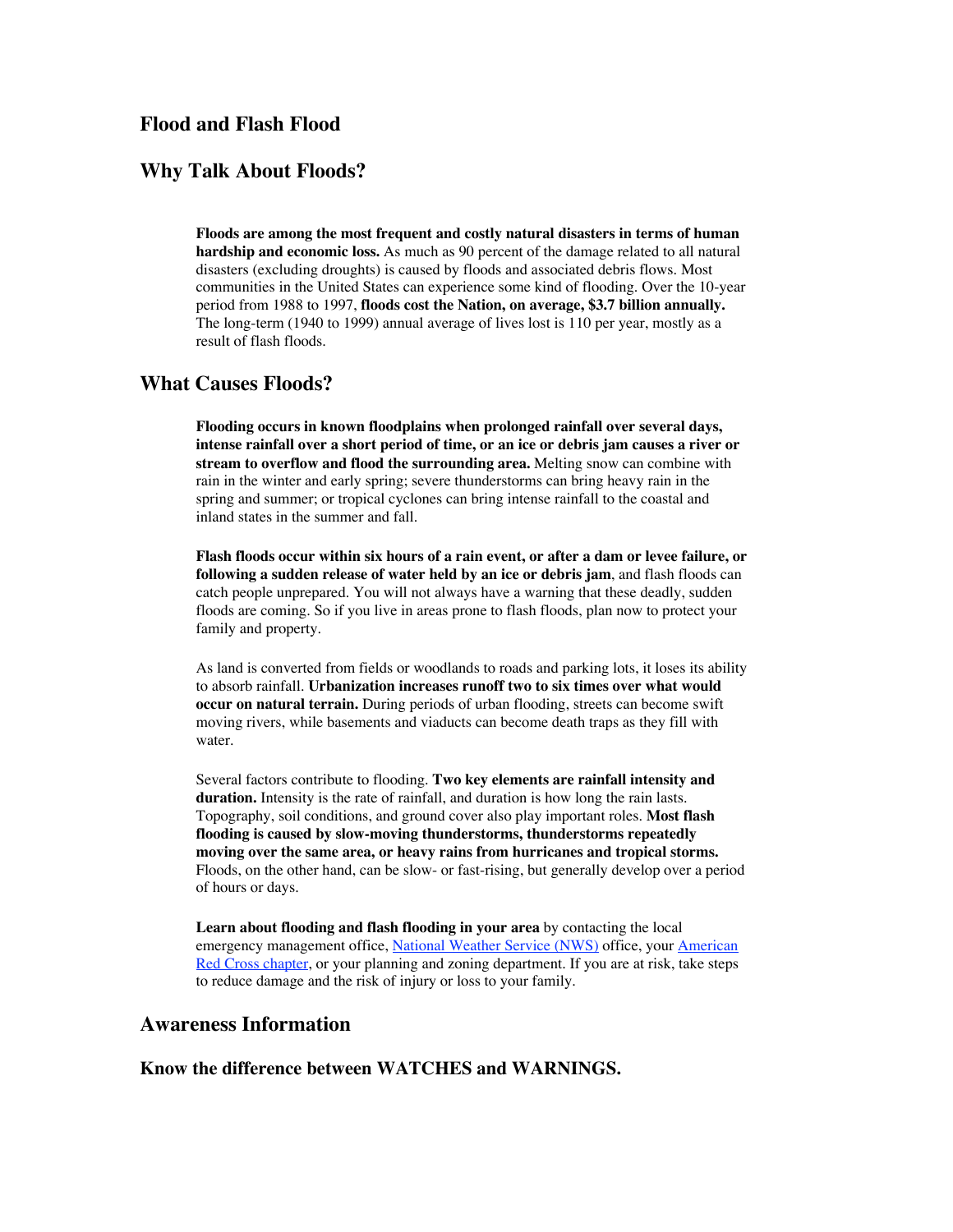A National Weather Service (NWS) WATCH is a message indicating that conditions favor the occurrence of a certain type of hazardous weather. For example, a severe thunderstorm watch means that a severe thunderstorm is expected in the next six hours or so within an area approximately 120 to 150 miles wide and 300 to 400 miles long (36,000 to 60,000 square miles). The NWS Storm Prediction Center issues such watches. Local NWS forecast offices issue other watches (flash flood, winter weather, etc.) 12 to 36 hours in advance of a possible hazardousweather or flooding event. Each local forecast office usually covers a state or a portion of a state. An NWS WARNING indicates that a hazardous event is occurring or is imminent in about 30 minutes to an hour. Local NWS forecast offices issue warnings on a county-by-county basis.

Many more WATCHES are issued than WARNINGS. A WATCH is the first sign a flood may occur, and when one is issued, you should be aware of potential flood hazards.

**Be aware of flood hazards.** Floods can roll boulders, tear out trees, destroy buildings and bridges, and scour out new channels. Flood waters can reach heights of 10 to 20 feet and often carry a deadly cargo of debris. Flood-producing rains can also trigger catastrophic debris slides.

Regardless of how a flood or flash flood occurs, the rule for being safe is simple: **head for higher ground and stay away from flood waters.** Even a shallow depth of fast-moving flood water produces more force than most people imagine. The most dangerous thing you can do is to try walking, swimming, or driving through flood waters. Two feet of water will carry away most automobiles.

## **Plan for a Flood**

**Develop a Family Disaster Plan.** Please see the "Family Disaster Plan" section for general family planning information. Develop flood- specific planning. **Learn about your area's flood risk and elevation above flood stage.**

Contact your local Red Cross chapter, emergency management office, local National Weather Service office, or planning and zoning department about your area's flood risk.

Knowing the elevation of your property in relation to nearby streams and dams will let you know if forecasted flood levels will affect your home.

#### **If you are at risk from floods:**

**Talk to your insurance agent.** Homeowners' policies do not cover flooding. Ask about the National Flood Insurance Program (NFIP).

**Use a NOAA Weather Radio with a tone-alert feature, or a portable, battery-powered radio (or television) for updated emergency information.**

**Develop an evacuation plan.** (See "Evacuation" in the "Family Disaster Plan" section.) Everyone in your family should know where to go if they have to leave. Trying to make plans at the last minute can be upsetting and create confusion.

**Discuss floods with your family.** Everyone should know what to do in case all family members are not together. Discussing floods ahead of time helps reduce fear and anxiety and lets everyone know how to respond.

## **What to Tell Children**

**If you come upon flood waters,** *stop, turn around, and go another way.* **Climb to higher ground.** If it is moving swiftly, even water six inches deep can knock you off your feet. Many people are swept away wading through flood waters, resulting in injury or death. **Stay away from flooded areas.** Even if it seems safe, flood waters may still be rising.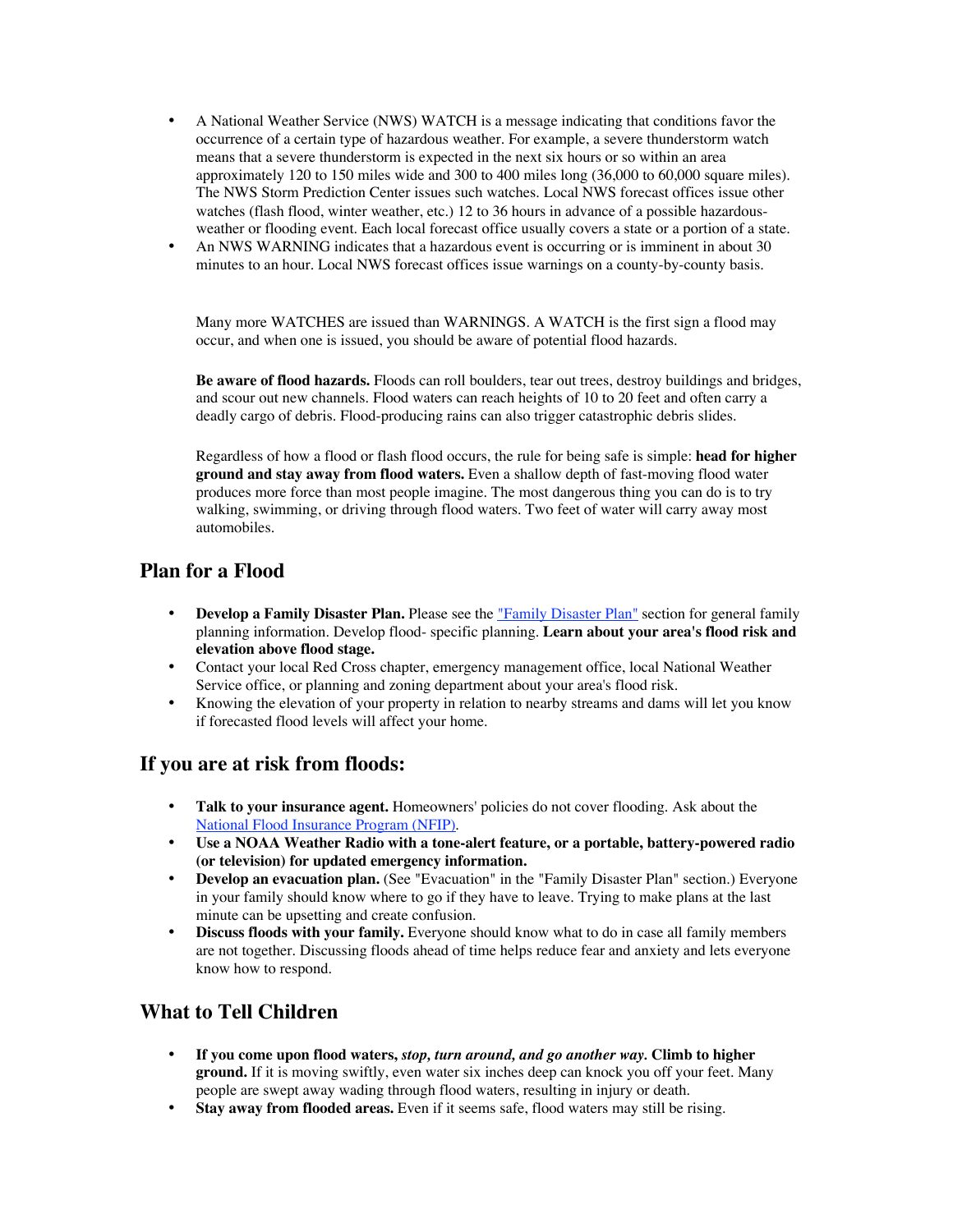**Never try to walk, swim, drive, or play in flood water.** You may not be able to see on the surface how fast flood water is moving or see holes and submerged debris.

**If you are in a vehicle and become surrounded by water, if you can get out safely, do so immediately and move to higher ground.** Vehicles can be swept away in two feet of water. **Watch out for snakes in areas that were flooded.** Flood waters flush snakes from their homes. **Stay away from creek and stream banks in flooded and recently flooded areas.** The soaked banks often become unstable due to heavy rainfall and can suddenly give way, tossing you into rapidly moving water.

**Never play around high water, storm drains, ditches, ravines, or culverts.** It is very easy to be swept away by fast moving water.

**Throw away all food that has come into contact with flood waters.** Contaminated flood water contains bacteria and germs. Eating foods exposed to flood waters can make you very sick.

#### **How to Protect Your Property**

**Keep insurance policies, documents, and other valuables in a safe-deposit box.** You may need quick, easy access to these documents. Keep them in a safe place less likely to be damaged during a flood.

**Avoid building in a floodplain unless you elevate and reinforce your home.** Some communities do not permit building in known floodplains. If there are no restrictions, and you are building in a floodplain, take precautions, making it less likely your home will be damaged during a flood.

**Raise your furnace, water heater, and electric panel to higher floors or the attic if they are in areas of your home that may be flooded.** Raising this equipment will prevent damage. An undamaged water heater may be your best source of fresh water after a flood.

**Install check valves in building sewer traps to prevent flood water from backing up into the drains of your home.** As a last resort, when floods threaten, use large corks or stoppers to plug showers, tubs, or basins.

**Construct barriers such as levees, berms, and flood walls to stop flood water from entering the building.** Permission to construct such barriers may be required by local building codes. Check local building codes and ordinances for safety requirements.

**Seal walls in basements with waterproofing compounds to avoid seepage through cracks. Consult with a construction professional for further information if these and other damage reduction measures can be taken.** Check local building codes and ordinances for safety requirements.

**Contact your local emergency management office for more information on mitigation options to further reduce potential flood damage.** Your local emergency management office may be able to provide additional resources and information on ways to reduce potential damage.

#### **Assemble a Disaster Supplies Kit**

**Please see the section "Disaster Supplies Kit" for general supplies kit information. Flood-specific supplies should include the following:**

**Disaster Supplies Kit basics. Evacuation Supply Kit. If you live in a frequently flooded area, stockpile emergency building materials. These include plywood, plastic sheeting, lumber, nails, hammer and saw, pry bar, sand, shovels, and sandbags.**

#### **Media and Community Education Ideas**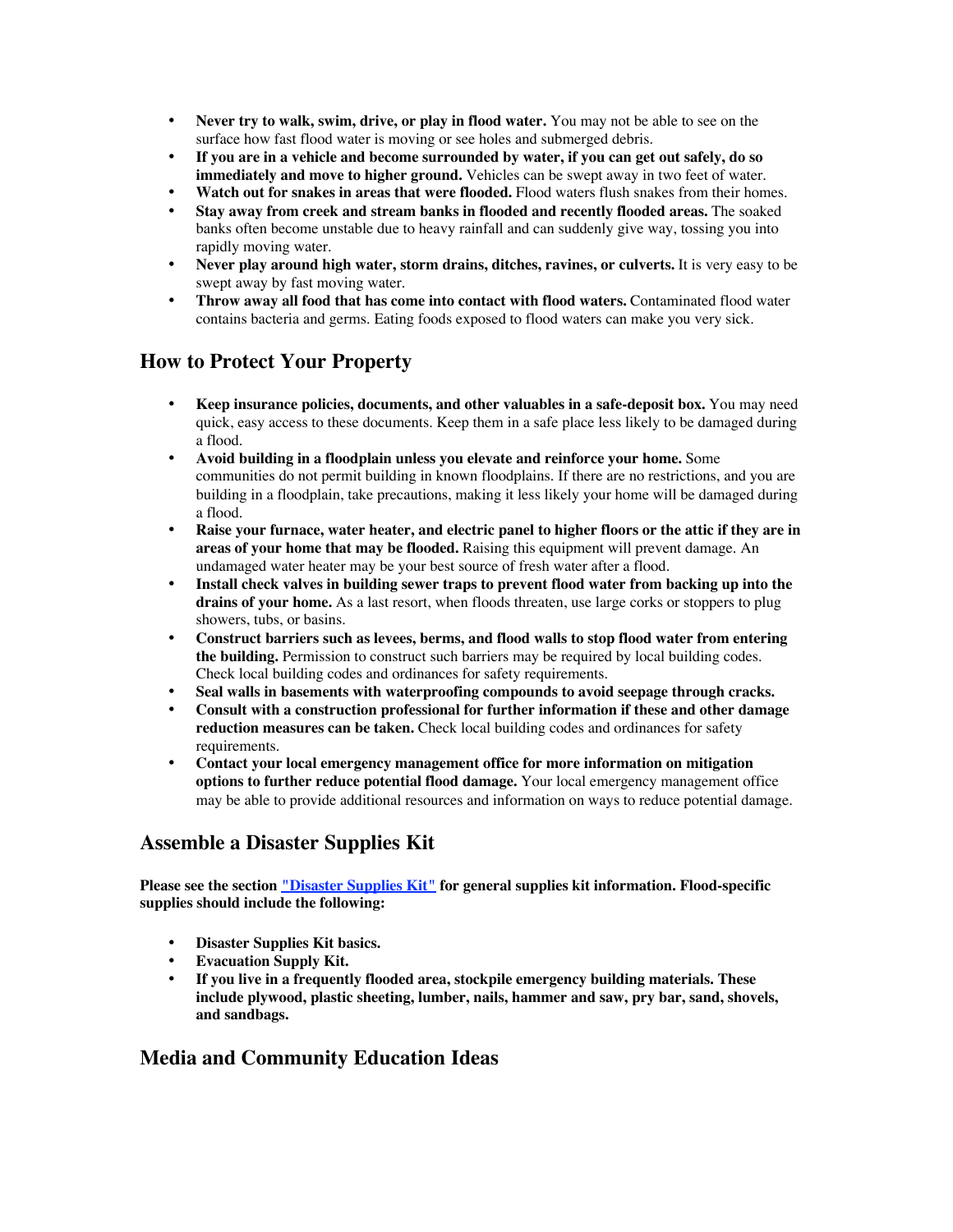Have your community join the National Flood Insurance Program. Any community may join the NFIP. Check with your local emergency management office for more information. Publish a special section in your local newspaper with emergency information on floods and flash floods. Localize the information by printing the phone numbers of local emergency services offices, the American Red Cross chapter, and the nearest hospitals.

Interview local officials about land use management and building codes in floodplains. Work with local emergency services and American Red Cross officials to prepare special reports for people with mobility impairments about what to do if an evacuation is ordered.

Periodically inform your community of local public warning systems. Explain the difference between flood watches and warnings. Let them know where to turn for emergency broadcast information should they hear a warning on their radio or television.

Assist hospitals and other operations that are critically affected by power failure by arranging for auxiliary power supplies.

Contact your local National Weather Service office or emergency management agency for information on local flood warning systems. River and rainfall readings are valuable to local emergency management agencies and the NWS in assessing flood conditions and taking appropriate actions. Advanced warning provided by early detection is critical to saving lives. Automatic flood detection systems are available commercially for flood-prone communities. Publish emergency evacuation routes for areas prone to flooding.

#### **What to Do Before Flooding Occurs**

**If it has been raining hard for several hours, or steadily raining for several days, be alert to the possibility of a flood.** Floods happen as the ground becomes saturated.

**Use a NOAA Weather Radio or a portable, battery-powered radio (or television) for updated emergency information.** Local stations provide the best advice for your particular situation.

**Listen for distant thunder.** In some types of terrain, runoff from a faraway thunderstorm could be headed your way.

**If you are stopping your vehicle, camp or park away from streams and washes, particularly during threatening conditions.** Flood waters can rise quickly and carry you or your belongings away.

**When in or along stream channels, be aware of distant events, such as dam breaks or thunderstorms that may cause flash floods in the area.**

#### **What to Do During a Flood WATCH**

**When a flood or flash flood WATCH is issued:**

**Listen continuously to a NOAA Weather Radio, or a portable, battery-powered radio (or television) for updated emergency information.** Local stations provide you with the best advice for your particular situation.

**Everyone in a WATCH area should be ready to respond and act quickly.** Floods and flash floods can happen quickly and without warning. Be ready to act immediately.

**Be alert to signs of flooding, and if you live in a flood-prone area, be ready to evacuate at a moment's notice.** Floods can happen quickly and you may need to leave with little or no notice. **Follow the instructions and advice of local authorities.** Local authorities are the most informed about affected areas. They will best be able to tell you areas to avoid.

#### **If your residence is in a flood-prone area:**

**Fill bathtubs, sinks, and plastic bottles with clean water.** Water may become contaminated or service may be interrupted.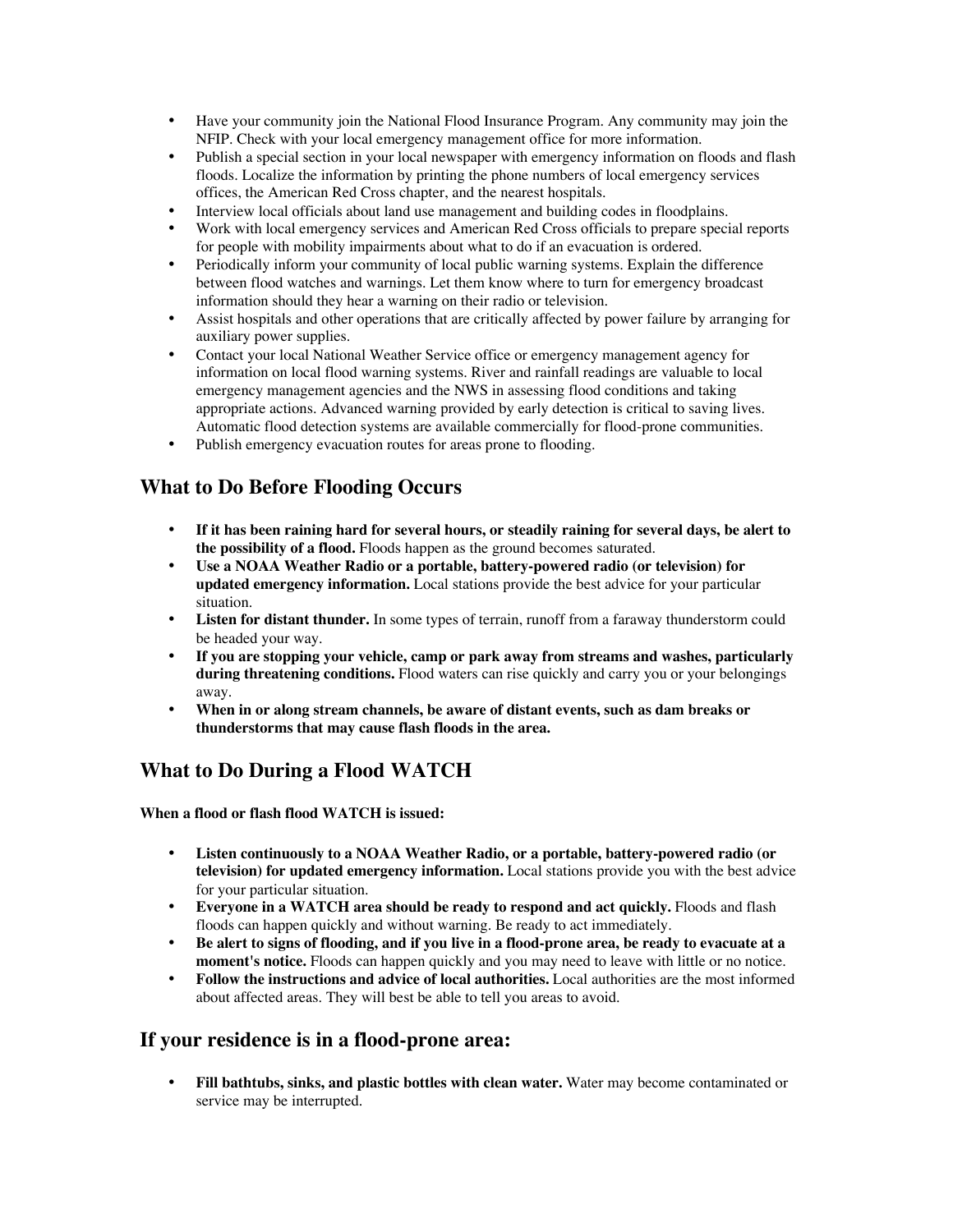**Bring outdoor belongings, such as patio furniture, indoors.** Unsecured items may be swept away and damaged by flood waters.

**Move your furniture and valuables to higher floors of your home.** If flood waters affect your home, higher floors are less likely to receive damage.

**If you are instructed by local authorities, turn off all utilities at the main power switch and close the main gas valve.** In some areas, local authorities may advise you to turn off utilities to prevent further damage to homes and the community.

**Get your preassembled disaster supplies ready.** You may need to act quickly. Having your supplies ready will save time.

**Fill your car's gas tank, in case an evacuation notice is issued.** If electric power is cut off, gas stations may not be able to operate pumps for several days.

**Be prepared to evacuate.** Local officials may ask you to leave if they truly feel your home is at risk from flood waters.

## **What to Do During a Flood WARNING**

#### **When a flood or flash flood WARNING is issued:**

**Listen continuously to a NOAA Weather Radio, or a portable, battery-powered radio (or television) for updated emergency information.** Local stations provide you with the best advice for your particular situation.

**Be alert to signs of flooding. A WARNING** means a flood is imminent or is happening in the area.

**If you live in a flood-prone area or think you are at risk, evacuate immediately. Move quickly to higher ground. Save yourself, not your belongings.** The most important thing is your safety.

**Follow the instructions and advice of local authorities.** Local authorities are the most informed about affected areas. They will best be able to tell you areas to avoid.

**If advised to evacuate, do so immediately.** Move to a safe area before access is cut off by flood water. Evacuation is much simpler and safer before flood waters become too deep for vehicles to drive through.

**Follow recommended evacuation routes.** Shortcuts or alternate, nonrecommended routes may be blocked or damaged by flood waters.

**Leave early enough to avoid being marooned by flooded roads.** Delaying too long may allow all escape routes to become blocked.

#### **Flood Safety**

**Stay out of areas subject to flooding.** Dips, low spots, canyons, washes, etc., can become filled with water.

**If outdoors, climb to high ground and stay there.** Move away from dangerous flood waters. **If you come upon a flowing stream where water is above your ankles,** *stop, turn around, and go another way.* Never try to walk, swim, or drive through such swift water. Most flood fatalities are caused by people attempting to drive through water, or people playing in high water. If it is moving swiftly, even water six inches deep can sweep you off your feet.

#### **What to Do if Your Are Driving During a Flood**

**Avoid already flooded areas, and areas subject to sudden flooding.** Do not attempt to cross flowing streams. Most flood fatalities are caused by people attempting to drive through water, or people playing in high water. The depth of water is not always obvious. The roadbed may be washed out under the water, and you could be stranded or trapped. Rapidly rising water may stall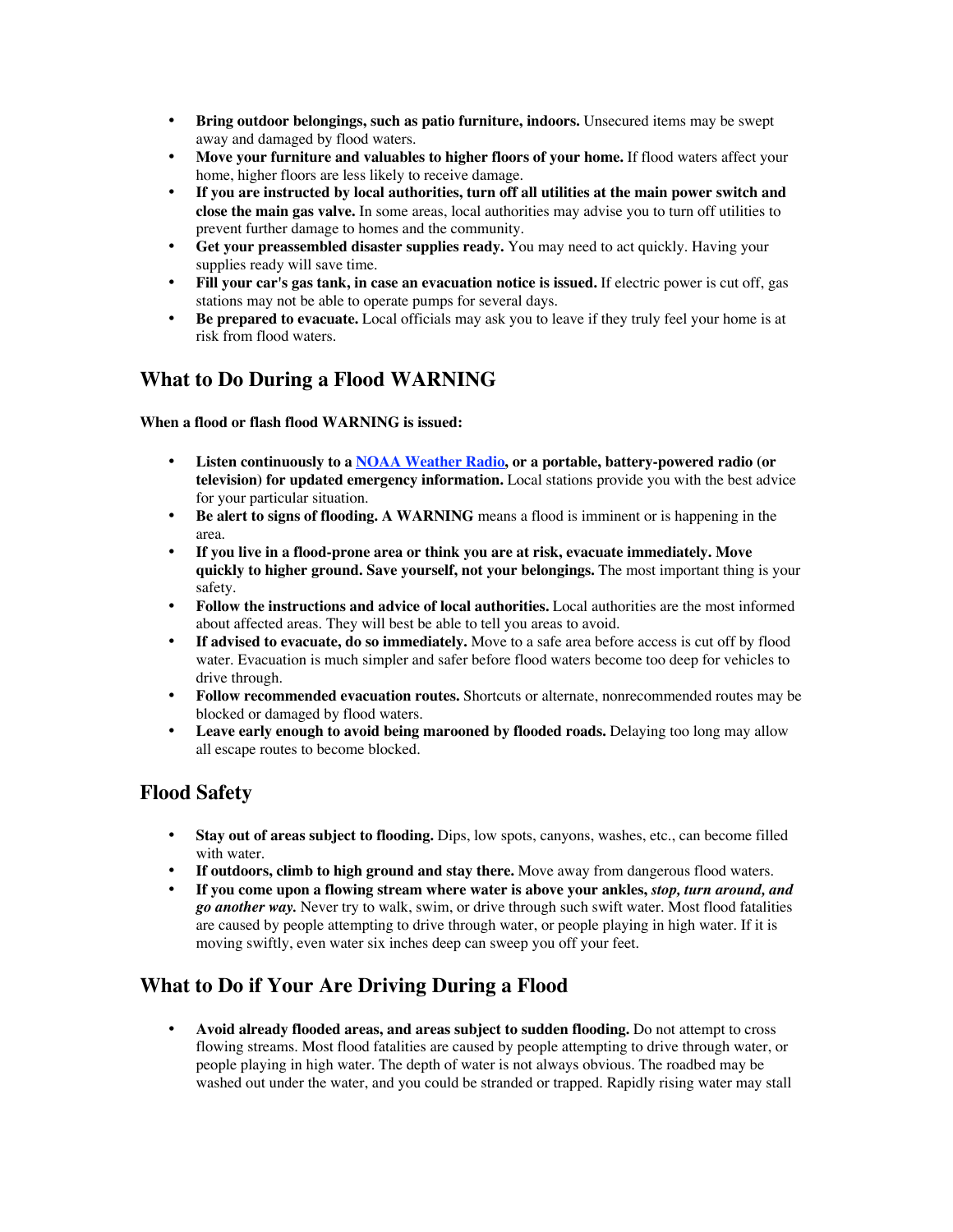the engine, engulf the vehicle and its occupants, and sweep them away. Look out for flooding at highway dips, bridges, and low areas. Two feet of water will carry away most automobiles. **If you are driving and come upon rapidly rising waters, turn around and find another route. Move to higher ground away from rivers, streams, creeks, and storm drains. If your route is blocked by flood waters or barricades, find another route.** Barricades are put up by local officials to protect people from unsafe roads. Driving around them can be a serious risk. **If your vehicle becomes surrounded by water or the engine stalls, and if you can safely get out, abandon your vehicle immediately and climb to higher ground.** Many deaths have resulted from attempts to move stalled vehicles. When a vehicle stalls in the water, the water's momentum is transferred to the car. The lateral force of a foot of water moving at 10 miles per hour is about 500 pounds on the average automobile. The greatest effect is buoyancy - for every foot that water rises up the side of a car, it displaces 1,500 pounds of the car's weight. So, two feet of water moving at 10 miles per hour will float virtually any car. Many persons have been swept away by flood waters upon leaving their vehicles, which are later found without much damage. **Use caution when abandoning your vehicle, and look for an opportunity to move away quickly and safely to higher ground.**

## **What to Do After a Flood or Flash Flood**

**Seek necessary medical care at the nearest hospital or clinic.** Contaminated flood waters lead to a greater possibility of infection. Severe injuries will require medical attention.

**Help a neighbor who may require special assistance - infants, elderly people, and people with disabilities.** Elderly people and people with disabilities may require additional assistance. People who care for them or who have large families may need additional assistance in emergency situations.

**Avoid disaster areas.** Your presence might hamper rescue and other emergency operations, and put you at further risk from the residual effects of floods, such as contaminated waters, crumbled roads, landslides, mudflows, and other hazards.

**Continue to listen to a NOAA Weather Radio or local radio or television stations and return home only when authorities indicate it is safe to do so.** Flood dangers do not end when the water begins to recede; there may be flood-related hazards within your community, which you could hear about from local broadcasts.

**Stay out of any building if flood waters remain around the building.** Flood waters often undermine foundations, causing sinking, floors can crack or break and buildings can collapse. **Avoid entering ANY building (home, business, or other) before local officials have said it is safe to do so.** Buildings may have hidden damage that makes them unsafe. Gas leaks or electric or waterline damage can create additional problems.

**Report broken utility lines to the appropriate authorities.** Reporting potential hazards will get the utilities turned off as quickly as possible, preventing further hazard and injury. Check with your utility company now about where broken lines should be reported.

**Avoid smoking inside buildings.** Smoking in confined areas can cause fires.

#### !

# **When entering buildings, use extreme caution. Building damage may have occurred where you least expect it. Watch carefully every step you take.**

**Wear sturdy shoes.** The most common injury following a disaster is cut feet. **Use battery-powered lanterns or flashlights when examining buildings.** Battery-powered lighting is the safest and easiest, preventing fire hazard for the user, occupants, and building. **Examine walls, floors, doors, staircases, and windows to make sure that the building is not in danger of collapsing.**